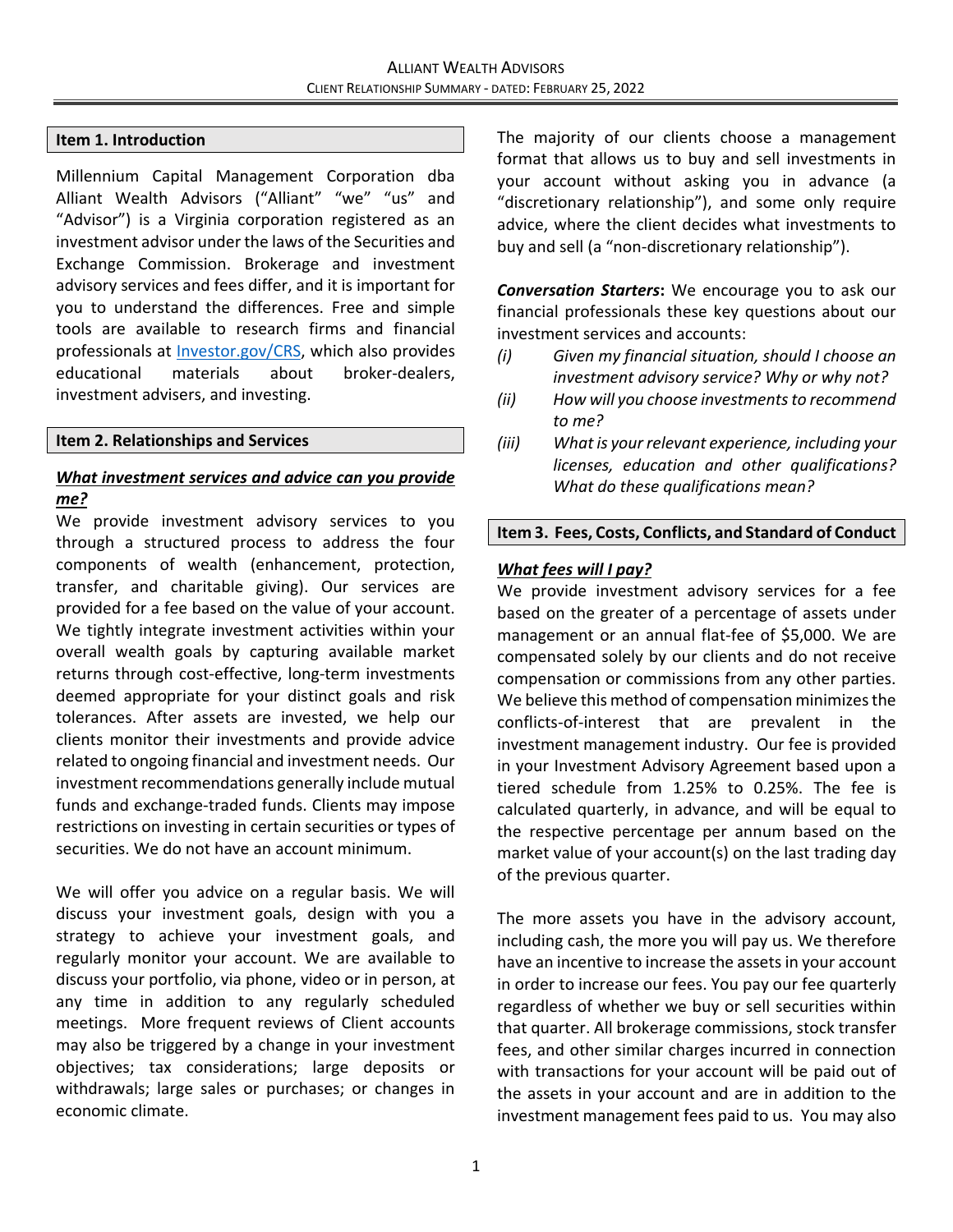be required to pay, in addition to our fees, a proportionate share of any mutual fund's fees.

*You will pay fees and costs whether you make or lose money on your investments. Fees and costs will reduce any amount of money you make on your investments over time. Please make sure you understand what fees and costs you are paying.*

*Conversation Starter:* We encourage you to ask us any questions you may have regarding our fees or how cost from third parties such as custodians or mutual funds affect your account. For example, start a conversation by asking, "*Help me understand how these fees and costs might affect my investments. If I give you \$10,000 to invest, how much will go to fees and costs, and how much will be invested for me?*"

## *What are your legal obligations to me when acting as my investment adviser? How else does your firm make money and what conflicts of interest do you have?*

*When we act as your investment adviser, we have to act in your best interest and not put our interest ahead of yours. At the same time, the way we make money creates some conflicts with your interests. You should understand and ask us about these conflicts because they can affect the investment advice we provide you. Here are some examples to help you understand what this means:*

Example 1: Your account value goes up, and while the management fee percentage may stay the same, the total compensation you pay us goes up proportionately. Example 2: Your account value goes down, while the management fee percentage may stay the same, the total compensation you pay us goes down proportionately, but you must continue to pay a fee.

*Conversation Starter:* If you have any questions regarding conflicts of interests, please feel free to ask us. You can begin a conversation by asking, "*How might your conflicts of interest affect me, and how will you address them?*"

#### *How do your financial professionals make money?*

Alliant is a fee-only registered investment advisor, which means our only form of compensation is from advisory fees paid directly from our clients. We do not earn any commissions or any other payments from anyone else.

Our financial advisors are paid a flat salary plus a quarterly bonus based on firm wide net new assets plus a discretionary bonus, if any.

More detailed information, including fee schedules and conflicts and disclosures are available in our ADV Part 2A Firm Brochure, which is available at: [https://adviserinfo.sec.gov/firm/summary/116360.](https://adviserinfo.sec.gov/firm/summary/116360)

#### **Item 4. Disciplinary History**

#### *Do you or your financial professionals have legal or disciplinary history?*

No. We have no legal or disciplinary actions in our history as a registered investment advisor. We encourage you to visit [Investor.gov/CRS](https://www.investor.gov/CRS) for a free and simple search tool to research any of our financial professionals. *Conversation Starter:* In addition, feel free to ask: *"As a financial professional, do you have any disciplinary history? For what type of conduct?"*

#### **Item 5. Additional Information**

## *You can find additional information regarding Alliant and receive a copy of this relationship summary by visiting our website at www.alliantwealth.com or by contacting 703-878-9050*

We are always available to answer any of your questions. *Conversation Starter:* If you do have any concerns, please let us know by asking the following questions: *"Who is my primary contact person? Is he or she a representative of an investment adviser or a broker-dealer? Who can I talk to if I have concerns about how this person is treating me?"*